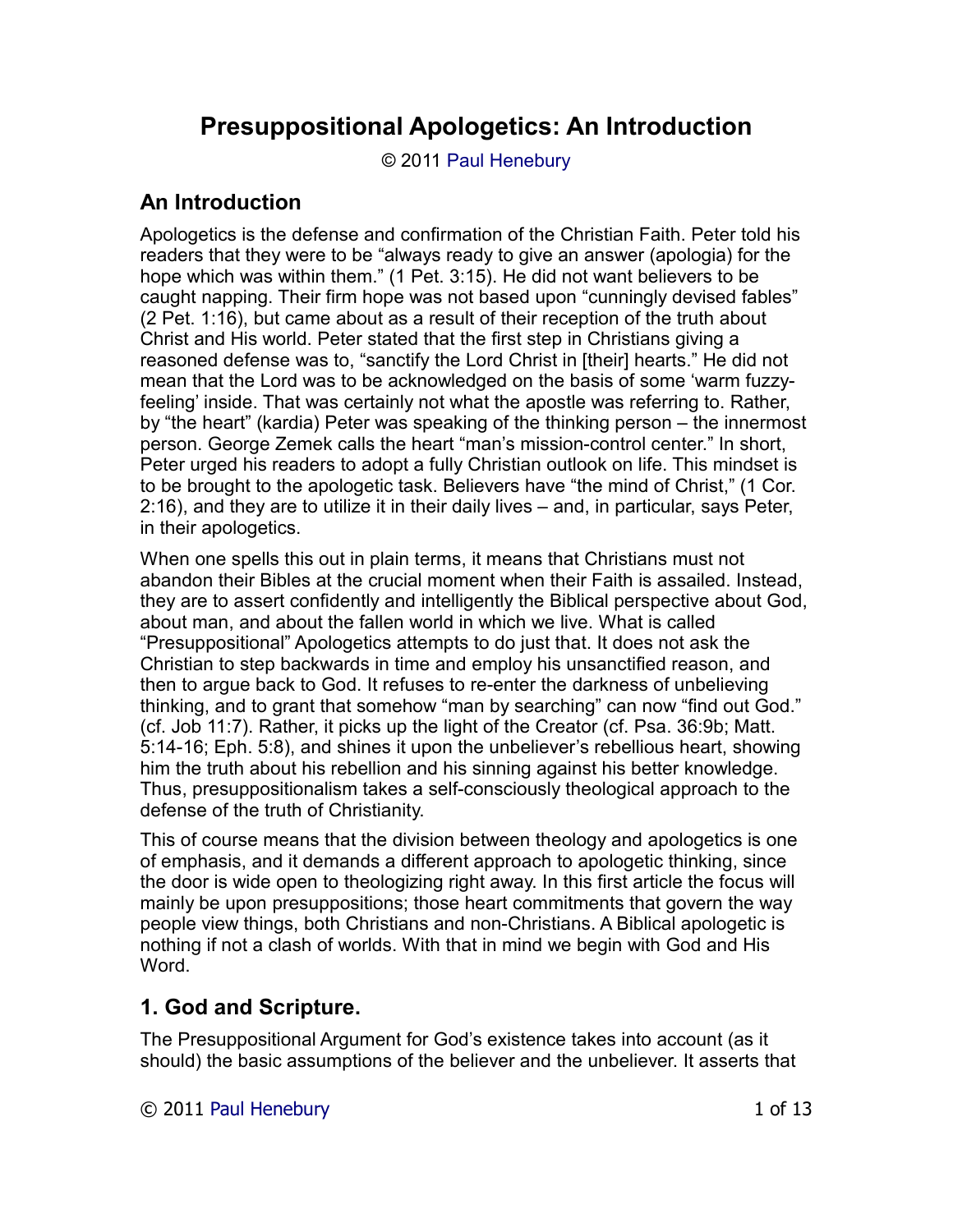the fundamental aspects of the world of human experience are only intelligible within a Biblical-theistic framework. Propounding this as it does, it does not accept the autonomy of human reasoning, but, instead, holds to a "revelational epistemology" – a perspective on knowledge that is anchored in Scripture. All the standard theistic arguments are defeasable in character, which is to say, they cannot come to certainty, but must admit the possibility of being overturned. This is not the way the Bible presents God (e.g. Gen. 1:1ff.; Psa. 53:1; Jn. 1:1-14; Acts 2:36; 9:22; Rom. 1:1ff.). Why, then, should it be ours?

### **1a. Nobody Can Hide From The One True God.**

Above everything else, believers should think Biblically. They are commanded to "do all things to the glory of God" (1 Cor. 10:31), and this includes loving God with all their minds (Matt. 22:37). Paul told the Church at Colossae that in Christ, "are hid all the treasures of wisdom and knowledge" (Col. 2:3). Since, "the fear of the Lord is the beginning of knowledge" (Prov. 1:7), and of wisdom (Prov. 9:10), Christianity – and everything else – is best defended from within a Christian point of view. After all, it is all very well for us to declare that the Bible is our final authority in all matters of faith and practice, but what use is such a profession if we lay it aside in apologetics? Are we supposed to rely upon our own understandings at the outset? (Prov. 3:5). Christians should not be concerned about proving to a skeptic that a god of some description exists. Mere "theism" is not the issue, and any acknowledgement of bare theism constitutes no apologetic victory. In two separate psalms we are told that, "the fool has said in his heart that there is no God." (Pss.14:1; 53:1).

Unbelief is rooted in heart-rebellion. As D. Martyn Lloyd-Jones once told the philosopher C.E.M. Joad, "God is not a subject for debate" (Gen. 1:1; Jn. 1:1). He is not one whom we may be honestly skeptical about. He is the ultimate reality. General revelation shows God to man (Rom. 1:18-20). To disbelieve in Him is to think as a fool in God's world (Rom.1:22; 1 Cor. 2:6-16). To be sure, fallen men bury God's clear revelation under an avalanche of brilliant excuses and shrewd reasoning. But it is false reasoning; sinful reasoning (Rom.1:21-22, 28).

The famed English writer G.K.Chesterton once said, "If a man does not believe in God, it is not that he will believe in nothing, but that he will believe in anything." John Calvin, in his Institutes, began the book by saying that man cannot come to true knowledge unless he knows God and then knows himself before the face of God. These Biblical beliefs must find a conspicuous place in our approach to the defense of Christianity.

It is the universal teaching of both Testaments that God is God alone (Isa. 44:6; 45:5-6, 21). All Christians have historically believed in only one God (Jer. 10:10; 1 Thess. 1:9; Psa. 86:10; 1 Tim. 1:17; Jam. 2:19). There are not two or more competing gods (Exod. 20:3; Deut. 32:40). The Bible presents a God who is Almighty and solitary. He will brook no rivals. Deuteronomy 6:4 states; "Hear O Israel, the Lord our God is one Lord." This verse is repeated by the Lord Jesus in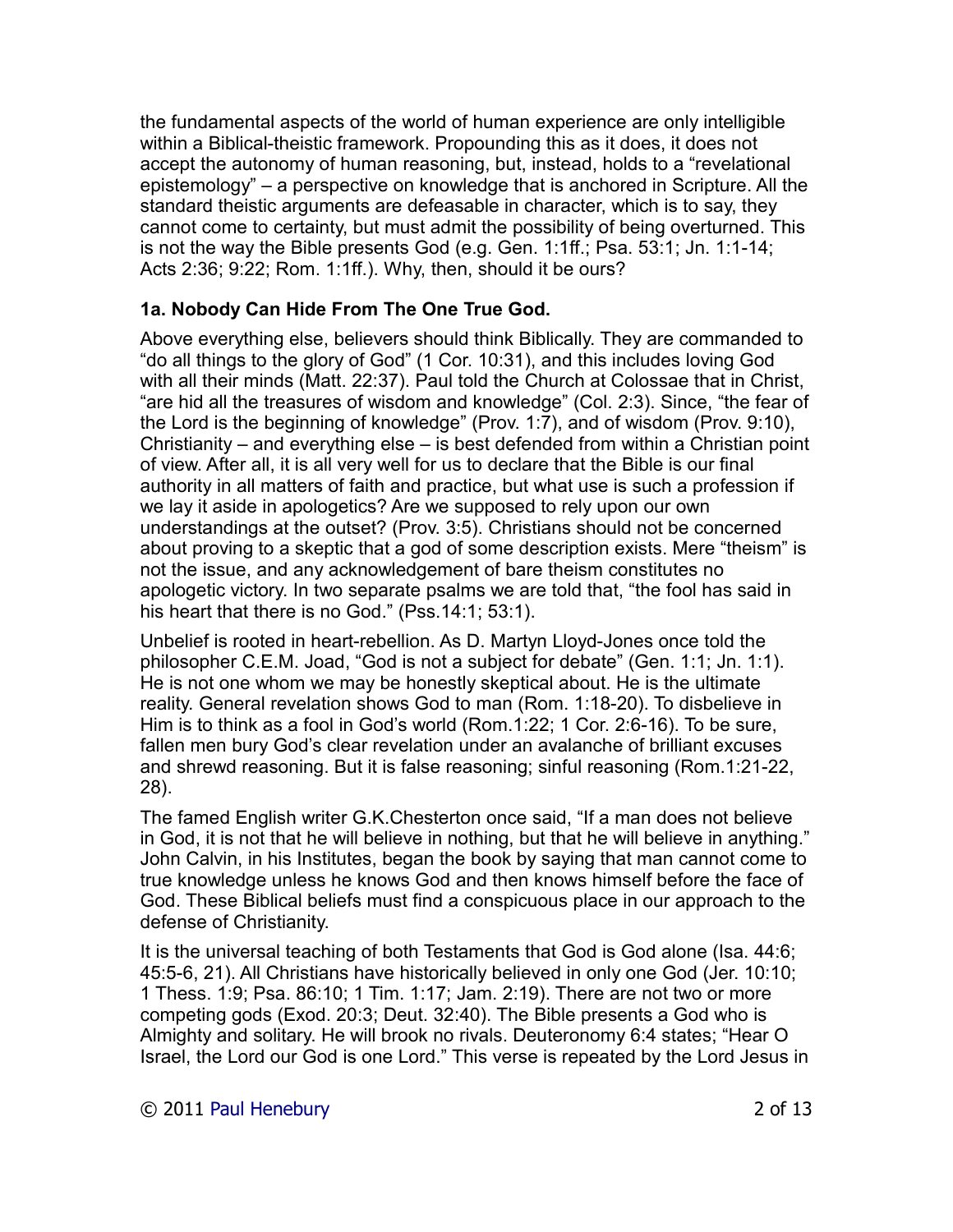Mark 12:29. We also find the doctrine in John 14:9; Col. 1:15, and many other places. Further, we Christians assert, on the basis of Holy Scripture, that God "has not left Himself without a witness." (Acts 14:17). The God of the Bible is the greatest Fact (cf. Exod. 3:13-14), a truth which some apologetic schools deny, believing as they do that God is not as obvious to men and women as many mundane things. But without the fact of God all other facts, as we shall see, are simply unintelligible.

The Christian-Biblical position says that whoever sees the world Biblically sees it truly – as it really is. Whoever rejects a Biblical worldview misinterprets the world (to the extent that he follows a false worldview). We must never forget that because reality is God-formed, even rank infidels see some things (e.g. principles of science, norms of ethics, etc.) in much the same way Christians do. But they do this by not following their worldview.

### **1b. Should Human Reason "Authorize" Scripture?**

Many Christian apologists begin without the Bible when trying to establish the existence of the one true God. Greg Bahnsen noted: "It is a common mistake among evangelicals to imagine that the authority of God and His Word is the basis for their theology and preaching, but the authority for defending this faith must be something other than God and His Word." These apologists employ what is essentially a modified "Natural Theology" as the first step in their apologetic procedure. They attempt to get to God without taking into account what God has said about Himself. In establishing the theistic arguments on human reason alone, these men are doing four things that ought to give pause to Bible believers: 1. They set up human reason as the first (and therefore, ultimate) court of appeal. 2. They only deal in probabilities, never certainties. 3. They can only posit a deity, not the triune God of Scripture. 4. They hide their own Christian pre-commitments by their methodology, but they are forced to admit Christian concepts only. But is that what we ought to be satisfied with? Does the Scripture lead us to expect that the Christian assertion for the existence of God only cashes out in the currency of probability? And if, as many an atheist or agnostic will gleefully tell us, the arguments so often presented by these apologists are open to serious objections, does that mean that the unbeliever really does have sufficient reason to remain in his unbelief and rebellion?

#### **1c. The Self-Attesting Scriptures.**

A person must have some authority: some ground upon which he stands and upon which he builds his outlook on life. If the authority is not the Bible, then perhaps it is naturalism, or the Koran, or even Oprah. Whichever authority is chosen, no one is neutral. Therefore, we as Christians should not to be afraid to agree with Christian writer Brad Scott when he says, "orthodox Christianity is frankly presuppositional." Every opinion is. So, then, there are lots of "foundations", and conflicting authorities. Obviously, only one of these authorities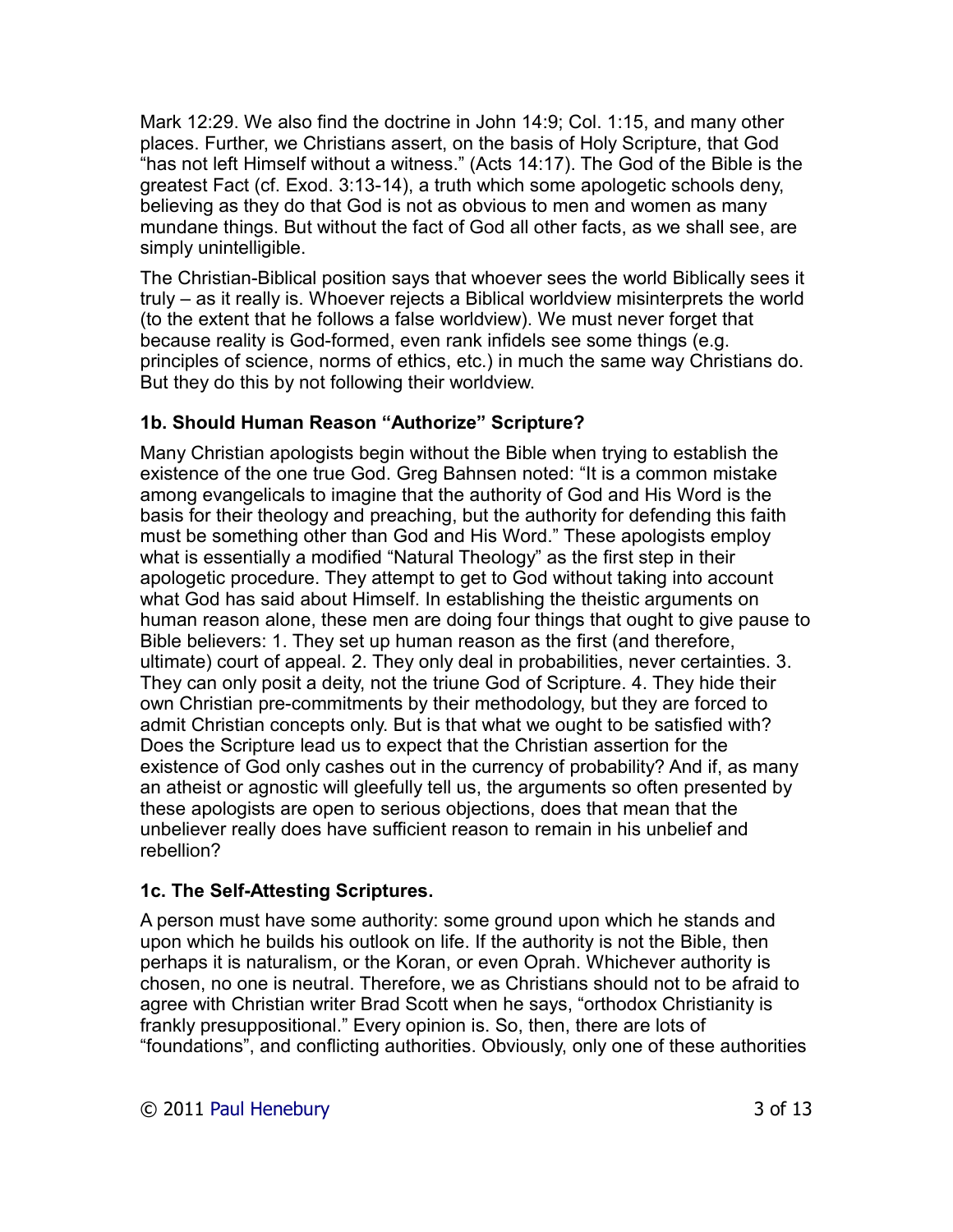can be true. Only one can actually correspond with the way the world is. All the others will inevitably conflict with reality.

According to Jesus Christ, whoever builds his life upon His words builds upon a lasting and solid foundation. Whoever builds upon any other foundation, however splendid it may look, in truth builds upon a foundation of sand (Matt. 7:31-37). Obviously, Christ's words are found in the Bible. Thus, we are once more thrown upon Scripture (cf. Jn.10:35). Scripture was the ultimate authority for Jesus Christ. It therefore ought to be the ultimate authority for those of us who would be like Him. An ultimate authority (Scripture) cannot be brought before the bar of any secondary authority (like human reason). So presuppositionalists say that Scripture is self-attesting. As Graeme Goldsworthy has pointed out, *"By definition a final authority cannot be proven as an authority on the basis of some higher authority. The highest authority must be self-attesting."* Furthermore, says Goldsworthy, *"Either we work on the basis of a sovereign, self-proving God who speaks to us by a word that we accept as true simply because it is his word, or we work on the basis that man is the final judge of all truth. The Christian position, to be consistent, accepts the Bible is God's Word…"* Because the words of Christ are in the Bible, we can speak, like Cornelius Van Til often does, of the "Self-attesting Christ of Scripture." The Word of God, whether Incarnate or inscripturate, is not subject to the word of men.

### **1d. The Self-Attesting Christ of Scripture.**

We have noticed that the Christian is to assume a Biblical mindset. He or she is said to have "the mind of Christ," so it would be a strange breed of Christian that would openly set that aside in any of its deliberations. A child of God is to bring "every thought captive to Christ." (2 Cor. 10:5). Van Til correctly asserted, *"Faith in the self-attesting Christ of the Scriptures is the beginning, not the conclusion, of wisdom."* The only Christ the Christian cares about is the Christ of the Bible – the Christ of Matthew, Mark, Luke, and John – the Word who gave the Book. Any other Christ is an imposter who carries no authority. Our Christ calls us and we know His voice (Jn. 10:27), just as everyone that is of the truth hears His voice (Jn. 18:37). *"The Christian, therefore,"* adds Van Til, *"attempts to understand his world through the observation and logical ordering of facts in self-conscious subjection to the plan of the self-attesting Christ of Scripture."* A saint who consciously refuses to use the mind of Christ and its outlook until his own reason gives the go-ahead, is a Christian who believes it is right to think independently of God, at least for the time being. By contrast, Van Til declared, *"as Christians we must look at the world as Christ Himself looked at it and, in so far as any man does not, he views it falsely. Consequently the attempt to find God in the world without looking through the eyes of Christ is fruitless, not because the world does not reveal God (it continually shouts of the existence of God to men), but because men need new eyes!"* This immediately creates a tension between the demands laid upon us in Scripture, and our own unscriptural thinking. The NT says "if any man speak, let him speak as the Oracles of God." (1 Pet.4:11). But many of us want to argue for the truth of Christianity by deliberately not speaking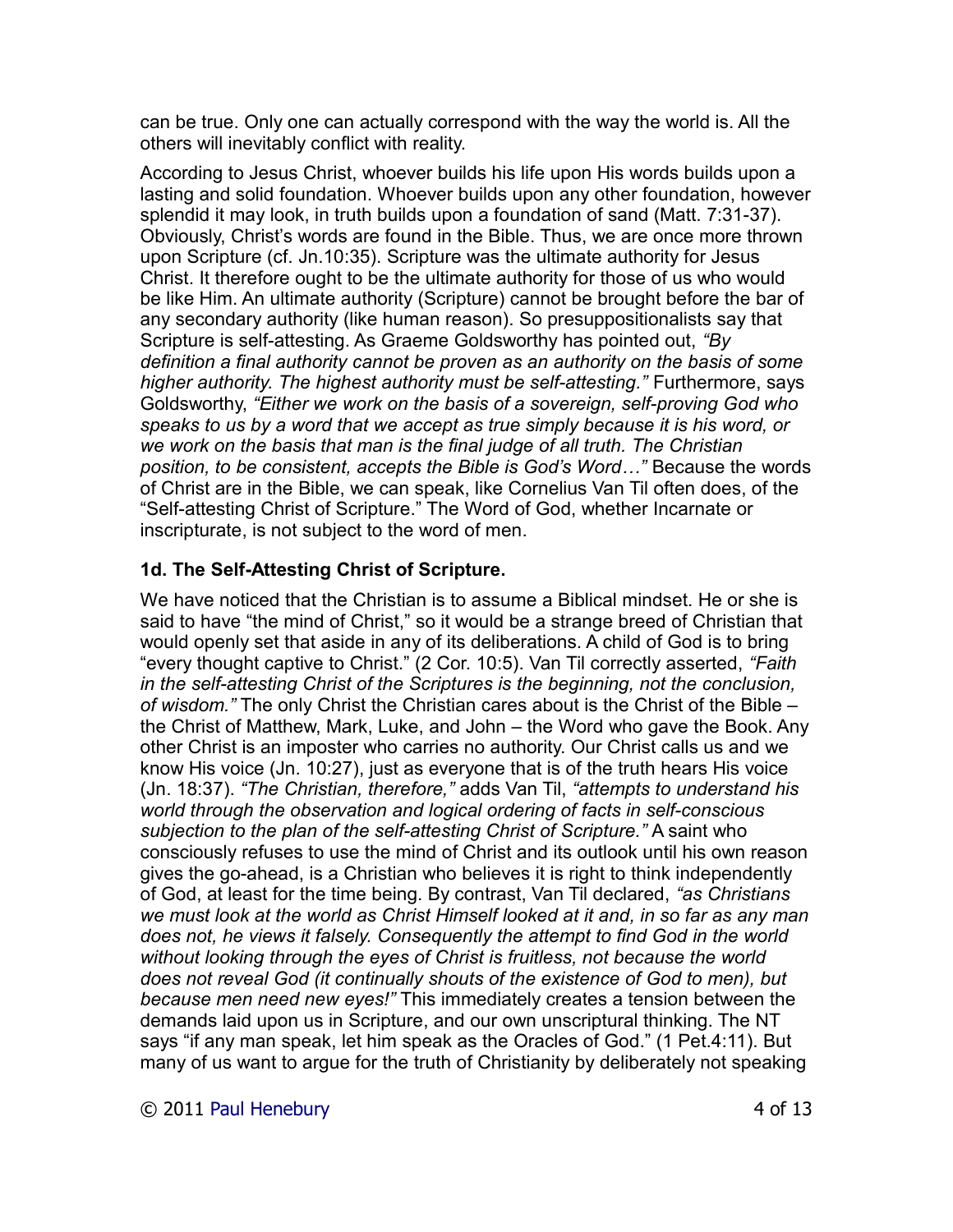in the prescribed way. We know that the non-Christian will reject the Biblical worldview and the Bible's diagnosis of himself as a fallen creature, but he must be confronted with these facts and shown the folly of an unbelieving heart attitude.

## **2. No Neutrality, No Autonomy.**

C.S. Lewis noted years ago, the unbeliever likes to place God on the witness stand while he takes a seat on the bench. This is the essence of his rebellion! The believer cannot allow this attitude to go unchallenged. Non-Christians are not dispassionate observers – never mind impartial judges! Neither are they in the right to assume that human beings should act as if God did not exist. All men are obligated to believe in God.

The Apostle teaches that the unbeliever denies his Creator, and in so doing has become "vain in his imaginations" (Rom.1:21). The natural man has his understanding darkened, being alienated from the life of God through the [willful] ignorance that is in him, because of the blindness of his own heart (Eph. 4:18). Paul's view is expressed cogently in 1 Corinthians 1:20-21, 25:

"Where is the wise? Where is the scribe? Where is the disputer of this world? Hath not God made foolish the wisdom of this world? For since, in the wisdom of God, the world by wisdom knew not God, it pleased God that by the [apparent] foolishness of preaching to save those who believe…For the foolishness of God is wiser than men…"

Here we see a strategic difference between the thinking of the saved and the unsaved. To the unsaved, the preaching of the Cross of Christ (or, the Sovereignty of God, or, the Fall of mankind, or, the revelation of God, or, the Second Coming of Christ, etc.) is sheer tomfoolery. In his delusional state of seeing things, he does not need God and he does not want God. What, then, will he do with the evidences for God? He will treat them as our delusions!

Greg Bahnsen commented:

"…God's revelation of Himself, whether in nature…or in the gospel… comes with such clear evidence and persuasive power that those who repudiate what He has revealed have their professed "wisdom" reduced to sheer folly and irrationality. They can only maneuver mentally to avoid…(without hope of success) their inescapable knowledge of God."

The unbeliever's problem with the reality of God, then, is not primarily intellectual, it is moral. This is a crucial point. We are not saying that there is no intellectual common ground between believer and unbeliever. Just that the ethical dimension gets in the way. The carnal mind, which "is at enmity with God" (Rom. 8:7), wills not to know God as He really is. The fact of the matter is, as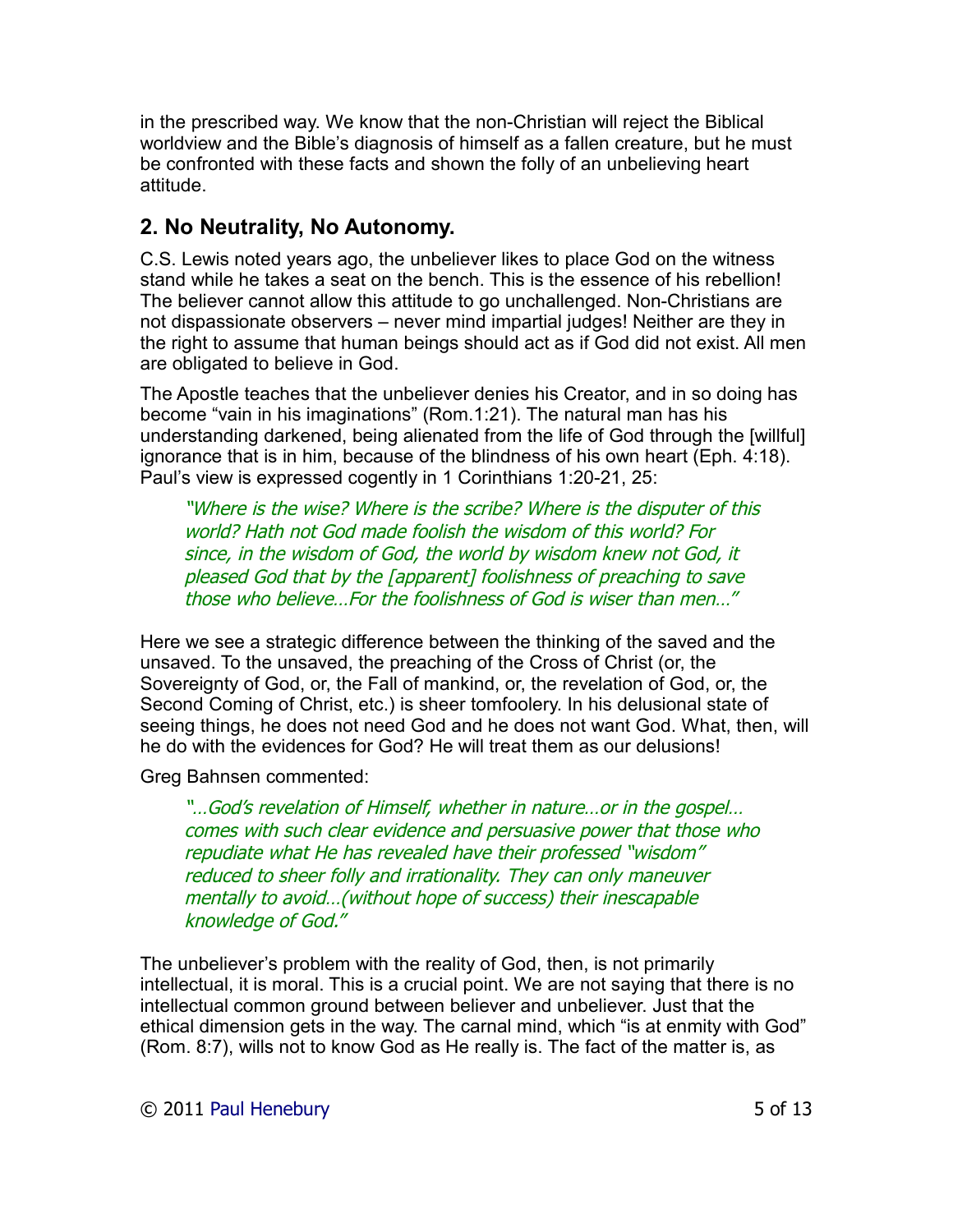Calvin said, that "after we rashly grasp some conception of divinity, straightway we fall back into the ravings or evil imaginings of our flesh, and corrupt by our vanity the pure truth of God." If this is a proper understanding of the case then the non-Christian is not at all neutral. In fact, he is completely unqualified to adjudicate Truth, since he both distorts and lives in willful ignorance of the Source of Truth (cf. Jn. 18:37-38; Eph. 4:17-18). Now, if that is an accurate profile of "those that forget God," is it correct to think that we as Christians ought to agree with unbelievers when they claim there is not enough plain and clear evidence that God exists? The Bible declares that it is foolish not to believe in God (Psa. 14:1; 53:1; Rom. 1:21-22). And we must humbly point this out to him, exactly as Paul did to the Athenians at Mars Hill in Acts 17.

In his presentation before the philosophers Paul emphasized seven things:

1). God is the Creator of all things, and is distinct from His Creation (Transcendence) (v 24).

2). He is also the Sustainer of life by His providence (v25). Further, He needs nothing (Aseity).

3). He rules over all nations (vv.26-27). He is not localized.

- 4). He is with and "in" every human being (Immanence) (vv.27-28).
- 5). Because of this God cannot be worshiped through an image (vv.28-29).
- 6). This one true God shall one day judge all mankind (vv. 30-31a).
- 7). God has given notice by the Resurrection that Paul is preaching (v.31b).

Notice that the first six points of Paul's sermon are derived from Natural or General Revelation (albeit, it took the special interpretation of an Apostle to show it). We mustn't assume that Paul is chiding them for not clearly seeing all this. He knows that sin distorts the picture. Nevertheless, he does appeal to the sensus deitatis that all humans have as God's creatures. As Van Til expresses it:

"To be sure, finite man cannot know all the wondrous works of God. But man can and does know that God, his Creator exists. Man can and does know that God is the living God who is not only the original Creator but also the controller and bountiful benefactor of mankind."

Van Til often used the illustration of a child slapping the face of the parent who carried it to show how even unbelievers must be "held" by God while insulting Him and questioning His existence. And that is why the classical arguments for God, and the evidences for the Bible's veracity, ought not to be built upon mere probability, but upon the solid rock of the scriptural truth about man as the creature of God (cf. Acts 17:31).

Not only is the unbeliever not neutral in his approach to the truth of God, but the believer is not neutral either. Indeed, he is a believer (2 Tim. 1:12). He is made separate (sanctified) by "the Word of Truth." (Jn. 17:17). He is for Christ, just as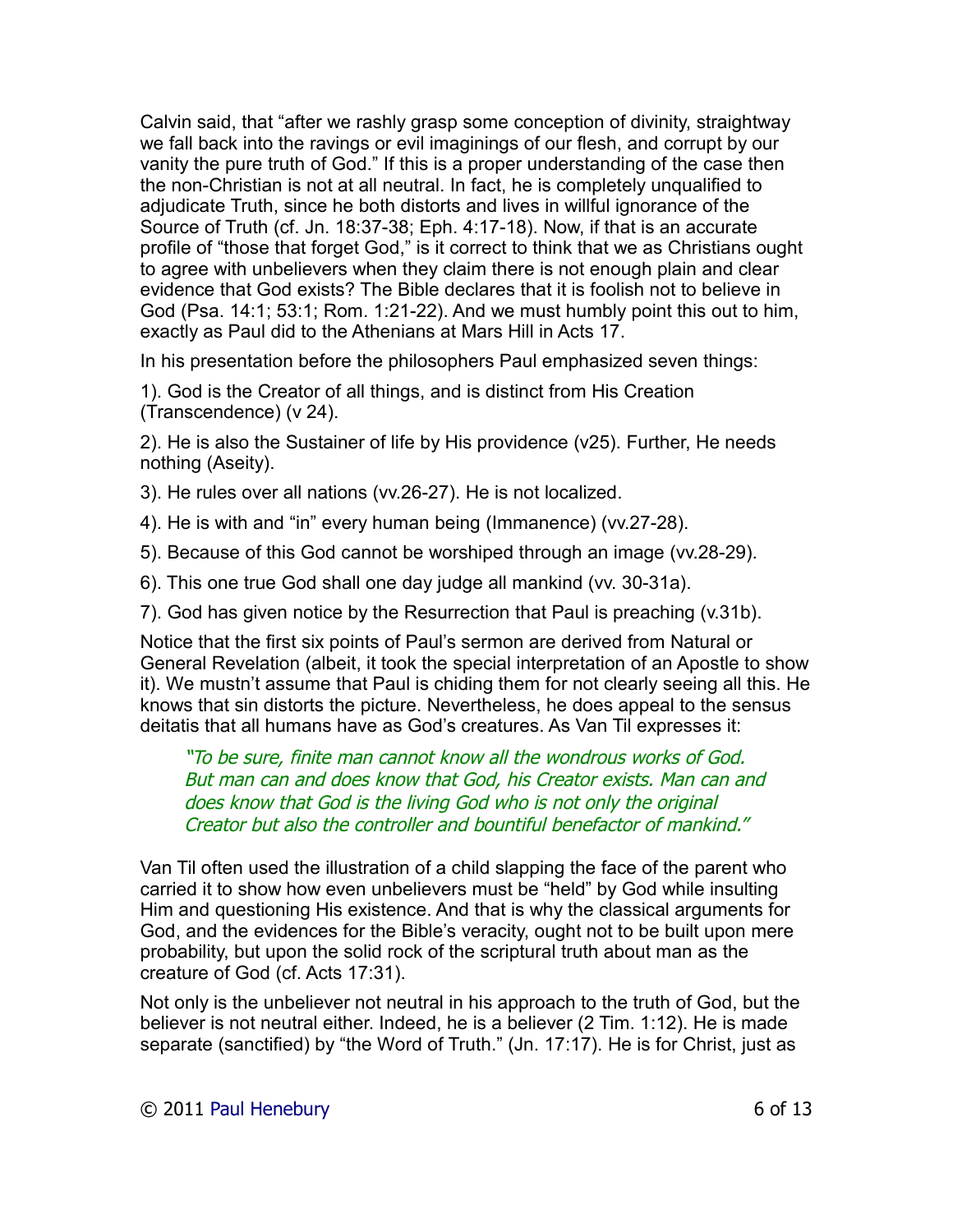the unbeliever is against Christ. For the Christian apologist to ignore all this in an effort to "reach" the unbeliever is to deny the teaching of the Scriptures he claims he is defending.

### **2a. The Truth About Man.**

It is an undeniable fact that if the God of the Bible exists then many supremely important conclusions about mankind must be drawn. Let me express them using Biblical phraseology:

We Are Born Rebels: All have sinned and come short of the glory of God. There is not a just man upon the earth that doeth good and sinneth not. We are God's enemies: haters of God, and alienated from Him.

We Are Depraved: The sin within us is pervasive. It colors everything we do. Therefore, we do not like to retain God in our thoughts. This means that whatever we do we do not do it for God's glory, and not to put God first in our thought is sin according to the First Commandment.

God Is Our Maker: It follows also that this world is God's creation. We ourselves are made in the image of God. Not to acknowledge that fact is to despise our Maker.

We Intuit A Coming Judgment: Further, we know instinctively that a judgment is ahead, and we also know that we deserve condemnation. God originally made man upright but he has sought out many wicked devices. Those devices, or excuses he uses to deny the existence of God. Yet, according to the Bible, man has this nagging awareness that he will be judged, and he seeks to suppress that fact.

All Sinners Need A Substitutionary Sacrifice: Because we are all as an unclean thing, all of our deeds (even the "good" ones) are actually acts of rebellion. Even the plowing of the wicked is sin. Thus, all our righteousnesses are as filthy rags. Who, then can save us? Who can bring a clean thing out of an unclean thing? Only God can save us by the sacrificial death of His Son.

What is important to realize is that this is not abstract information that can be slotted into some "hollow space" within our being. It is the truth about us. It is light in the darkness, wisdom over against ignorance. It is the true description of people as fallen creatures in a fallen world. God rules and His Word is final. Man does not ignore the Word of God because that is a valid option that is given him. He ignores it because he hates it. He rejects it because he wants to be independent of God's jurisdiction over him. "As children of Adam," says Van Til, "[men and women] have always made…the effort required to cover-up the truth about themselves and God. They see every fact as other than it really is. By means of their …drama, poetry, philosophy – they try to prove to themselves that the world is not the estate of God and that they are not made in his image." Thus, there exists a fundamental separation in outlook between Christians and unbelievers.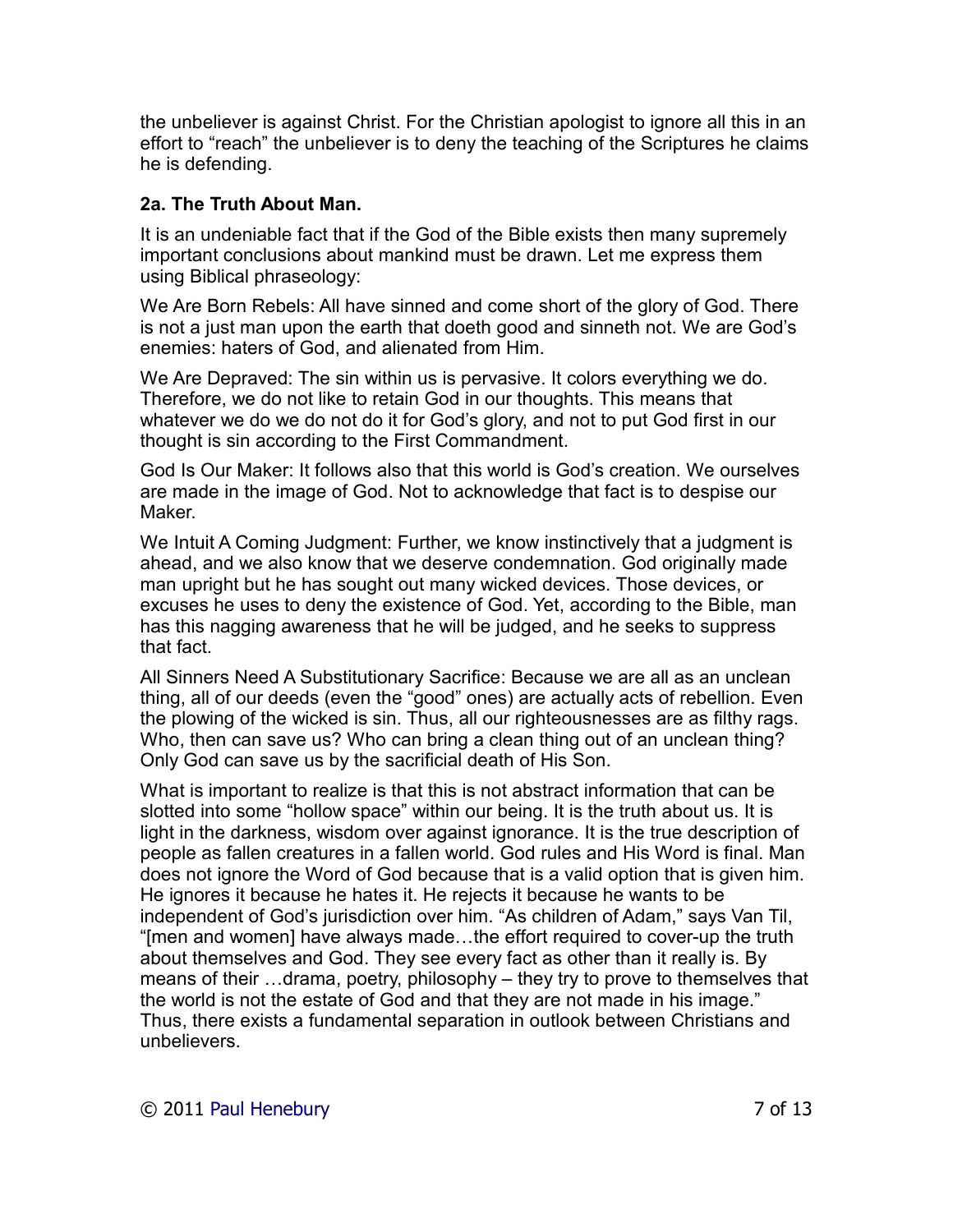#### **2b. Antithesis.**

This brings us to the recognition of the concept of antithesis. "Antithesis" is one of those buzz-words of presuppositional apologetics which it is wise to retain. As presuppositionalists use it, the term connotes the mental and ethical standoff between believer and unbeliever. Believers have been born-anew into the kingdom of light (Col. 1:12-13), while non-Christians abide in the darkness precipitated and maintained by their unbelief. The minds of believers have been opened to see the kingdom of God (Jn. 3:3, 5), but the minds of unbelievers imagine vain things (see Psa. 2:1). Christians know the Holy Scriptures to be the unique revelation of God, unbelievers, on the other hand, remain ignorant of the real significance of the Bible, and wrongly attempt to locate ultimate authority in themselves. In his book on epistemology, Van Til pointed out that, *"The Christian principle of interpretation is based upon the assumption of God as the final and self-contained reference point. The non-Christian principle of interpretation is that man as self-contained is the final reference point. It is this basic difference that has to be kept in mind all the time."* If one believes the Bible then the picture of humanity resulting from its study is one that is completely at odds with the picture the world has. Bahnsen explains:

"In terms of theoretical principle and eventual outworking, the unbeliever opposes the Christian faith with a whole antithetical system of thought, not simply with piecemeal criticisms. His attack is aimed, not at random points of Christian teaching, but at the very foundation of Christian thinking. The particular criticisms which are utilized by an unbeliever rest upon his basic, key assumptions which unify and inform all his thinking. And it is this presuppositional root which the apologist must aim to eradicate, if his defense of the faith is to be truly effective."

The unbeliever must be brought to see that a reality shaped and controlled by any other thing than the Triune God is an impossibility. He must be asked how the logic, science, or facts he is using to reject Jesus Christ are even explicable within his non-Christian worldview. If he were to fully adopt the principles with which he rejects Christianity he would not be able to see a single thing in Scripture to agree with. But the antithesis is not absolute. There is a lot of crossover due to the fact that believers do not adopt a completely Biblical viewpoint, and unbelievers do not (indeed, cannot) adopt a totally non-Christian viewpoint. The concept of antithesis thus acts as a guard upon the thought-life of the believer, warning him against forsaking a Christian outlook while also admonishing him not to think naively that unbelievers interpret things from within a Biblical framework. As John Frame says, the non-Christian,

"is operating on a basic assumption or presupposition opposite to that of the Christian. And the unbeliever has strong motivation to interpret all of reality according to his own presupposition. Thus, when the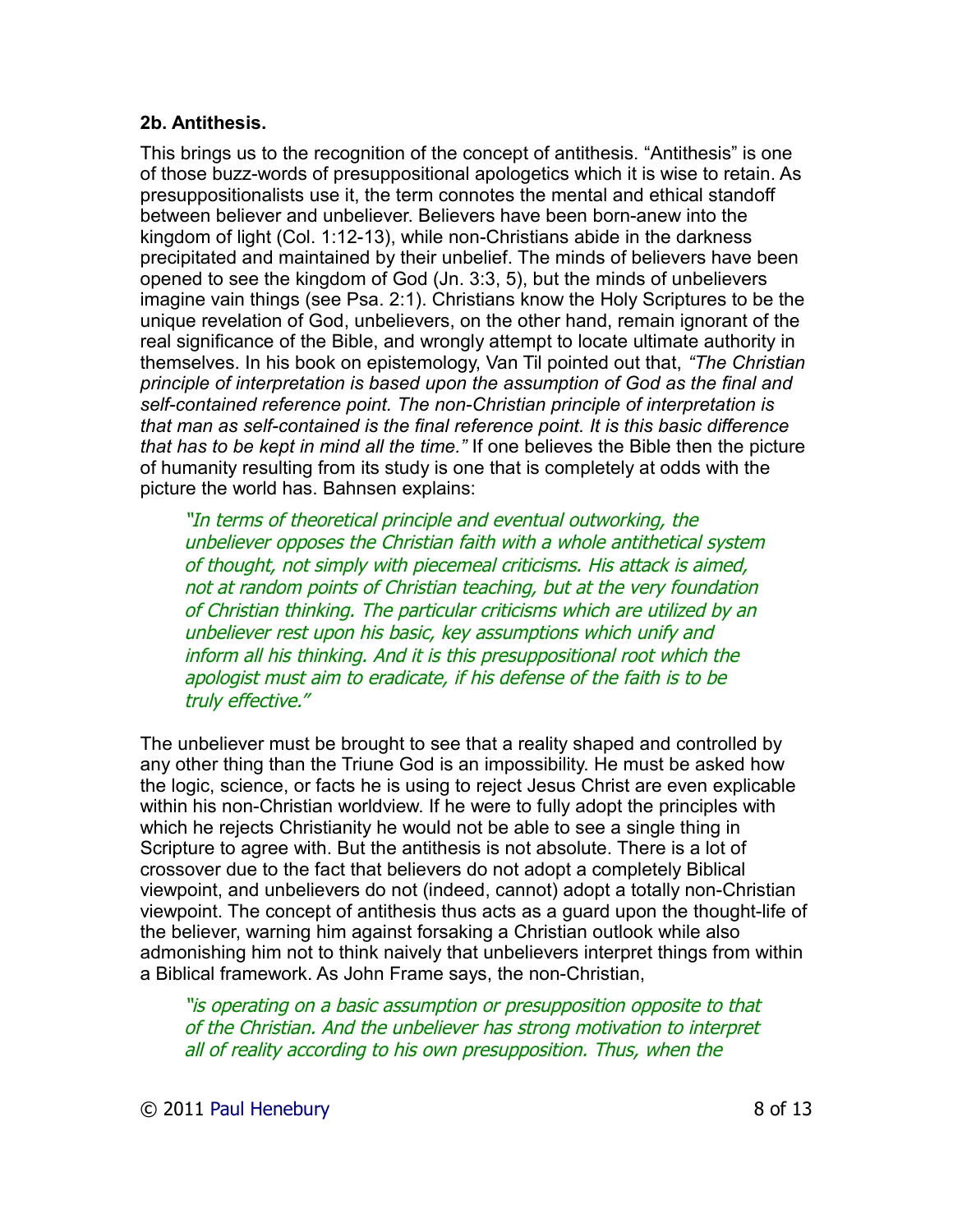unbeliever finds in his own thinking some uncomfortable bit of Christian truth, his inclination will be somehow to twist it, suppress it, deny it, domesticate it, or simply change the subject."

### **3. The Structure of Reality.**

It cannot be both ways. Reality is either what the Bible says it is, or it is not. If it is not, then Christianity is not only mistaken on one or two particulars, it is totally false.

Christianity has a certain view of the world as the creation of the Triune God. All the scientific laws discovered by men were discovered because, consciously or not, men thought God's thoughts after Him. As Bahnsen explained,

"The bold defense of the faith offered by Van Til's presuppositionalism is that the unbeliever's worldview fails to provide an adequate or workable theory of knowledge in terms of which the non-Christian can intellectually challenge the truth of Christianity. His presuppositions preclude the unbeliever from making claims to know anything intelligible or meaningful."

### **3a. Creation Versus Chance.**

In drawing a distinction between the Biblical doctrine of creation and the evolutionary view of chance, we are not concerning ourselves with a study of origins as such. We believe that Creation Science is an important ingredient of Christian knowledge. Our present concern, however, is with the logical implications of the two views. The Bible teaches that God created all things. Modern humanistic science professes to know that Chaos brought about our ordered Cosmos. So what we are interested in is the explanatory power of the two systems. Where do the so-called natural laws come from? Is human freedom (however one may define it) possible in an evolutionary universe? Whence Good and Evil? the law of contradiction?, history?, etc. Creation and chance put forth very different explanations of these questions. In principle, they come up against each other in every area of life.

As we have seen, Scripture portrays the natural man as in rebellion to the God whom he knows exists and has created him. This rebellion is so deep-seated that people will go to great lengths in order to suppress the knowledge of creature-hood they have. The world did not get here accidentally; it was planned and made. When men try to make sense of this world without reference to God, they are sinning. This is a simple application of the doctrine of General Revelation. *"There is no area of impersonal relationships where the face of God the Creator and Judge does not confront man."* Therefore, Christians should not view the world in the same way that, for example, secularists look at "nature". We see the same sunset as the unbeliever, but he or she looks at it with the eyes of a philosophical materialist (or Hindu pantheist or Muslim Unitarian). They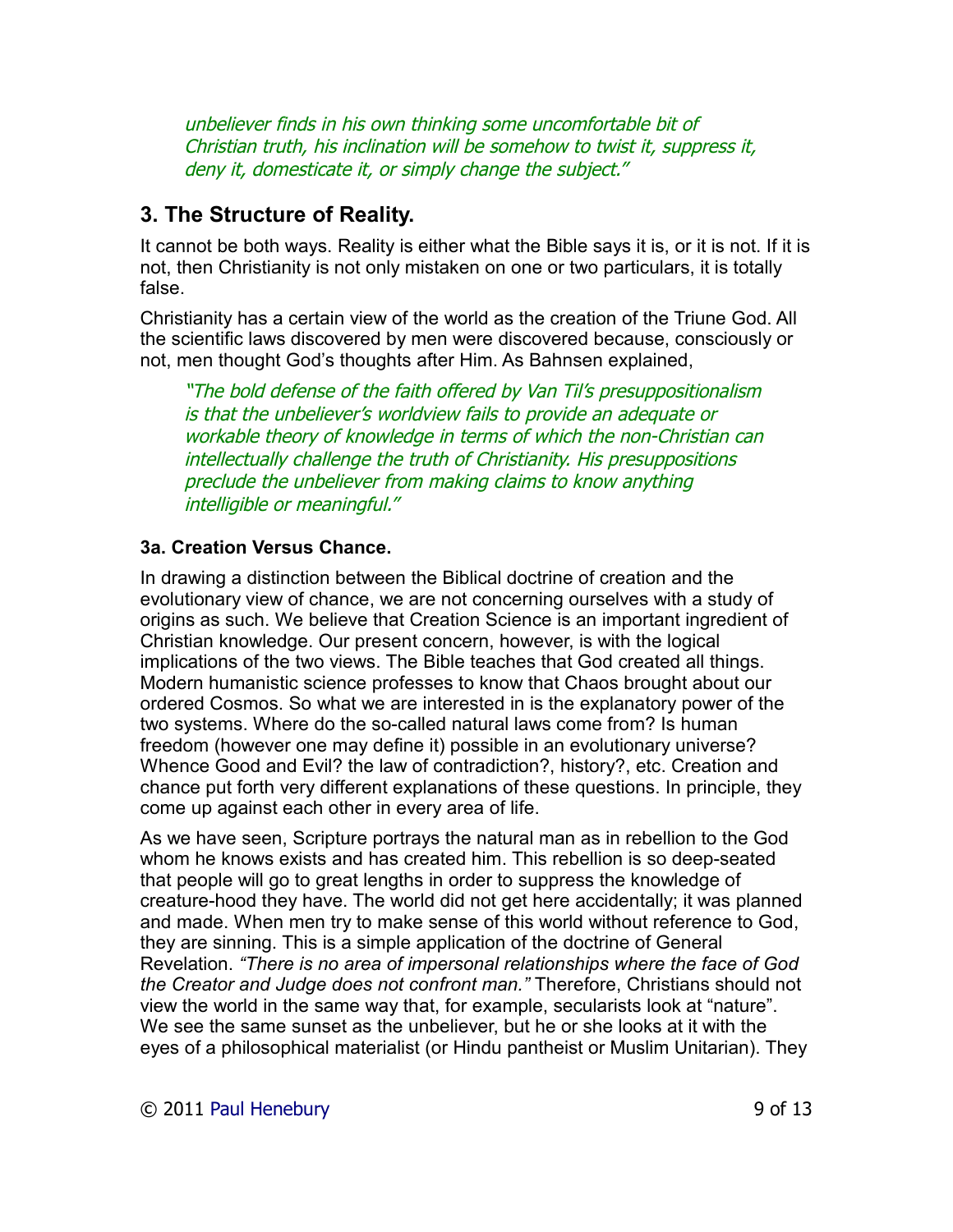convince themselves that the sunset is merely the diffusion of light-rays through a lowering angle as the Sun "goes down." The believer, on the other hand, sees the hand of God in the world. It is unmistakable. God is the One who has designed the sunset. Moreover, He has given us the eyes and the aesthetic sensitivity to see and appreciate such things as sunsets. In short, we see the same things but we interpret them differently.

#### **3b. The Creator/creature Distinction.**

Because of man's finiteness and spiritual deadness (Eph. 2:1) it is not surprising that he seeks to comprehend everything in terms of the same essence, placing God and creation on the same level. Any conception of "God" will be thought of as belonging within this single sphere of existence. This would mean that God and the creation are related by being composed of the same "stuff." Herman Bavinck reminds us that the Christian doctrine teaches that "the world is not a part of or emanation from the being of God. It has a being or existence of its own, one that is different and distinct from the essence of God." The creation depends upon God for its existence, but it was not created out of God. It was created ex nihilo – out of nothing. Christians who would defend his faith against an array of unbelievers must keep this distinction between God and creation at the forefront of their thinking. It will constantly confront them. Bavinck wrote,

"From the very first moment, true religion distinguishes itself from all other religions by the fact that it construes the relation between God and the world, including man, as that between the Creator and his creature. The idea of an existence apart and independently from God occurs nowhere in Scripture. God is the sole, unique, and absolute cause of all that exists."

So, for example, when a Christian thinks about the knowledge of God he is not to think of it as a mere magnification of his own knowledge. Any knowledge we may possess is wholly derived from, and, therefore, dependent upon, God as its Source. But God's knowledge is essential to His nature – being what it is by virtue of the fact that God is all-knowing. As creatures we know bits of information, but we do not know anything comprehensively or exhaustively, and we can only relate any fact to another fact when considering them in relation to their Originator. But God knows everything intuitively by knowing Himself absolutely. God does not derive knowledge (or power or goodness, etc.) from anything beyond Himself. His creatures, on the other hand, know in a limited way by discovering the information that God has already put into the world, and which He has previously defined and interpreted. The creature, then, is dependent upon the independent Creator for its knowledge, its power, and so on. This is what gives rise to true worship.

"Christians strive to see everything in light of creation's dependence on God while the non-Christian tries to deny creation's dependence… [E]very person who has not trusted in Christ…fails to account for the

© 2011 [Paul Henebury](http://www.spiritandtruth.org/id/ph.htm) 10 of 13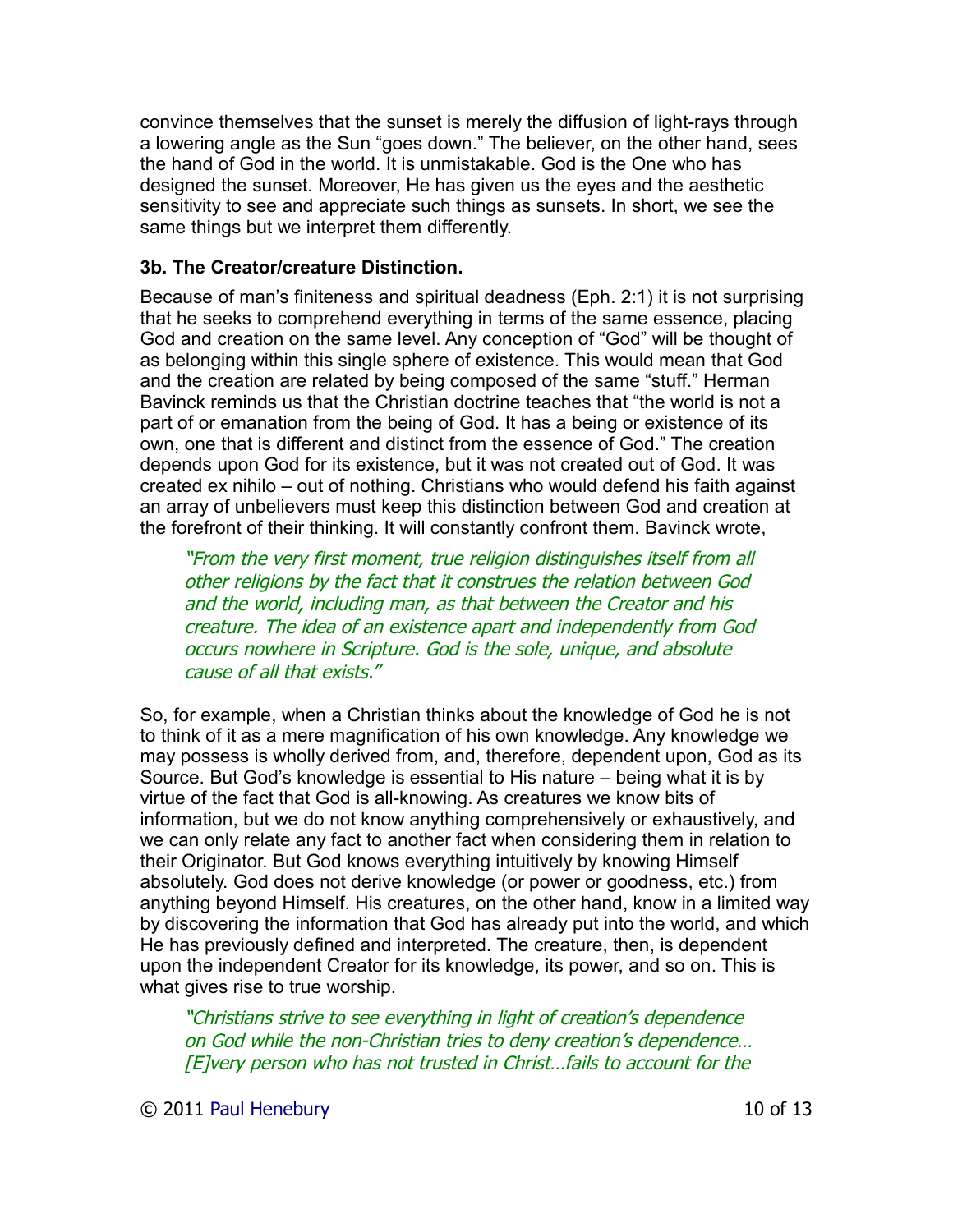Creator-creature distinction and somehow puts God and His creation in mutual dependence on each other and ascribes to creation a degree of independence. With all the diversity of opinion among non-Christians, this is one uniting factor: the Creator-creature distinction is denied."

This fundamental truth, as Richard Pratt reminds us above, must inform us in all our encounters with unbelievers (cf. Rom.1:25).

# **4. The Impossibility of the Contrary.**

We have seen that presuppositionalism challenges the non-Christian to give sound reasons for any assertion he wants to make about the world. It ought to be clear enough by now that without God telling us the truth about our environment and ourselves, and without the faith to embrace God's revelation, our understanding of reality will be awry.

The Bible places Christian epistemology squarely within the province of Divine revelation. We think this ought to be clear to anyone who studies their Bible (e.g. Gen. 1-3; Prov. 28:26 with 4:23; Psa. 36:9; 97:4; Rom. 11:36; Eph. 4:17-18; Col. 2:3). But this very thing is denied by "Reformed epistemologists" like Kelly James Clark. Clark writes, "I am dubious, however, about finding any ultimate or coercive support for epistemology in Scripture…The very idea of a biblical epistemology seems to me as misguided as the idea of a biblical meteorology." – Steven B. Cowan, General Editor, Five Views on Apologetics, (Grand Rapids: Zondervan Publishing House, 2000), 256. Since he can't find a Biblical epistemology anywhere, presumably Clark teaches a secular theory of knowledge to his students. Indeed, he must expect that Christians adopt a secular epistemology. How this squares with 2 Corinthians 10:5 we are scarcely able to say. While their contributions to apologetics are welcome, it does sometimes appear that this group is better versed in philosophy than in Scripture.

#### **4a. Borrowing From God.**

*"In the beginning God created the heaven and the earth."* This is more than a theological tenet. It is a statement about what is here and the reason it is here. Taking God out of the equation leaves a person, be he scientist or philosopher or farmer or banker, in an epistemological quandary. The only way for an unbeliever to extract themselves from this quandary is for them to illicitly utilize ideas from the Christian-theistic worldview – the very worldview they attempt to deny. Robert Knudsen comments, *"In regard to this transcendental orientation, one may remember Van Til's illustration about the unbeliever's use of borrowed capital. The unbeliever uses the good gifts of God, which are spread abroad in the creation and on which he depends in his thought and life, without giving God the glory. He is able to do what he does because he is using borrowed capital."* (Knudsen defines a transcendental argument this way: *"A transcendental*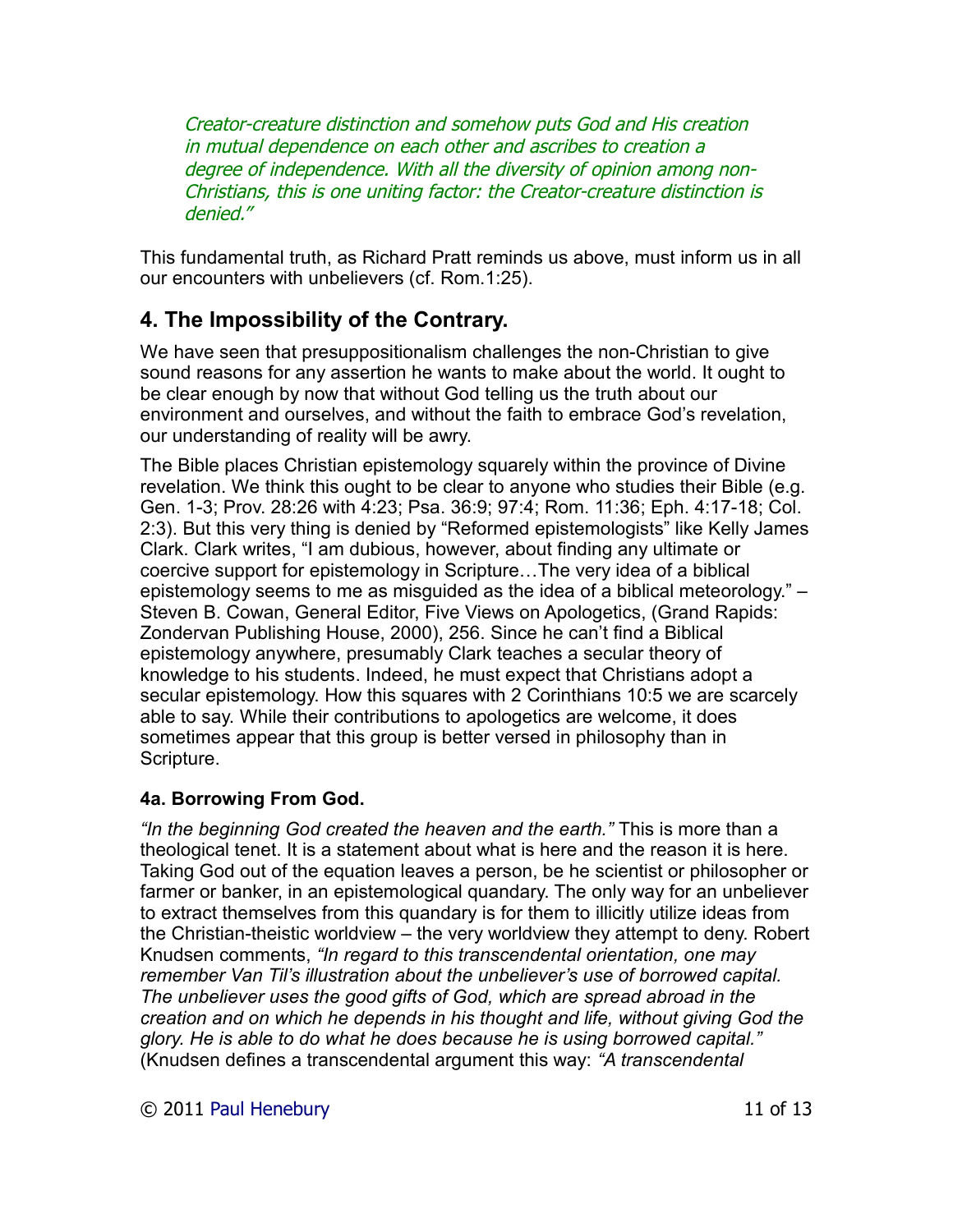*argument moves from what is to the conditions underlying its possibility"*). No non-Christian can say anything true about the world unless they borrow certain foundational elements from the Biblical worldview. Frame puts it this way: *"Indeed, there is a sense in which all of the unbeliever's thinking is Christian. Christian presuppositions are the only way to think. The alternative is not thought, but meaninglessness."* 

This type of argument states that unless the Christian worldview is first presupposed – however covertly – one cannot give adequate grounds for saying anything about anything. Bahnsen sums up this distinctive approach in this way:

"We can examine a worldview and ask whether its portrayal of nature, man, knowledge, etc., provide an outlook in terms of which logic, science and ethics can make sense. It does not comport with the practices of natural science to believe that all events are random and unpredictable, for instance. It does not comport with the demand for honesty in scientific research, if no moral principle expresses anything but a personal preference or feeling. Moreover, if there are internal contradictions in a person's worldview, it does not provide the preconditions for making sense out of man's experience. For instance, if one's political dogmas respect the dignity of men to make their choices, while one's psychological theories reject the free will of men, then there is an internal defect in that person's worldview.

It is the Christian's contention that all non-Christian worldviews are beset with internal contradictions, as well as with beliefs which do not render logic, science or ethics intelligible. On the other hand, the Christian worldview (taken from God's self-revelation in Scripture) demands our intellectual commitment because it does provide the preconditions of intelligibility for man's reasoning, experience, and dignity."

#### **Summary.**

Presuppositional apologetics sees its task as part and parcel of the larger enterprise of Systematic Theology. If one is a Christian one should never speak as if Christianity is only probably true (unless, of course, one thinks the Gospel one has believed is only probably true!). It is the only ground of truth, and non-Christian systems have to surreptitiously "borrow" from the Christian worldview in order to say anything meaningful. In the words of "the father of presuppositionalism":

"Why seek truth where only a lie is to be found? Can the non-Christian tell us, and therefore the Christ Himself what the facts are and how they are related to each other, in what way they cohere, while yet excluding creation and providence? If he can, and if he can tell us